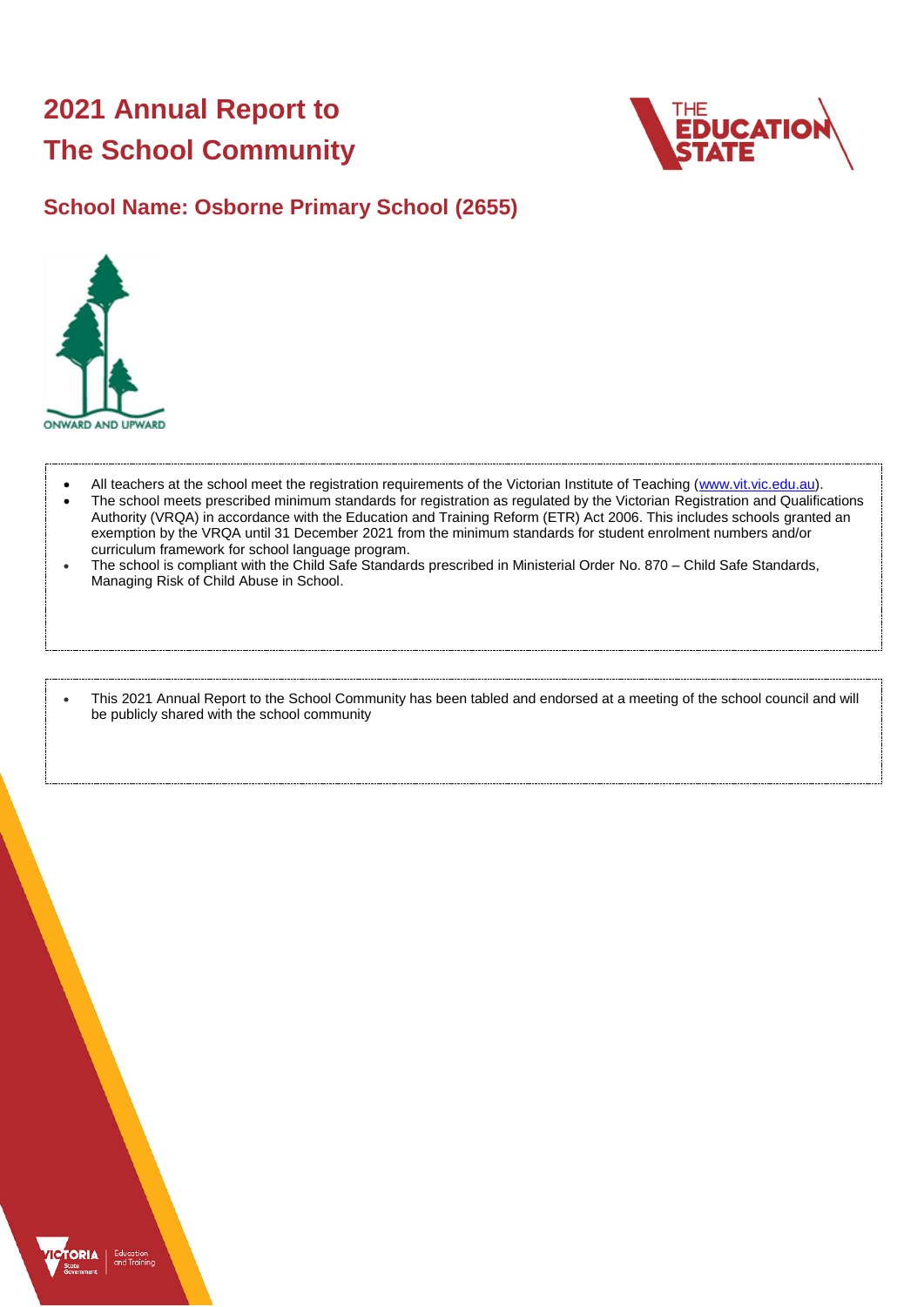

## **About Our School**

## School context

Osborne Primary School (OPS) is located in Mount Martha, around 50 kilometres south east of Melbourne on the Mornington Peninsula. Although initially established in 1873 to serve the needs of a largely rural population, the school is part of a rapidly growing urban area to the east of Mornington. The school's student enrolment has fluctuated from low to mid 600s over the past five years. In 2021 enrolment averaged 645 students. OPS has a varied socio demographic composition. Over the past few years the overall socio-economic profile has fluctuated on a yearly basis from middle range, middle/high range and for 2021 middle/ low range. The student population predominantly draws from the suburban housing areas with a just a few families living in the rural areas remaining intact near the school. A small number of students for whom English is their second or additional language attend Osborne. The school's range of programs and events ensure that all students are able to take advantage of the excellent location near to Port Philip Bay and nearby wetland and bushland areas.

The vision for OPS is to foster a caring, inclusive environment that develops values, attitudes, knowledge and skills in our students that will better equip each student to achieve a meaningful and fulfilling life in our complex, changing world. The values of respect, confidence, co-operation, responsibility and resilience guide us in providing a happy, caring and stimulating environment where children will recognise and achieve their fullest potential. The development of skills and knowledge for our students to become life-long learners and well-adjusted citizens of the future, is a primary focus. The "Play is the Way" program continues to be used school wide to enhance our school values and empower our students to pursue their personal best and develop respectful relationships.

OPS has developed a culture which highly values the partnership between the school and home. Parents and carers feel a strong connection to the school and exhibit a high level of parent participation in school programs and events. Strong lines of communication between home and school operate effectively through the Compass electronic communication system. Weekly newsletters/bulletins keep families informed about what is happening at school. The website is updated regularly and notification of school events and forums are posted on Compass. Our enthusiastic "Friends of Osborne" (FOS) group aim to actively engage students, staff, parents and community in a range of social and fund-raising activities. Unfortunately, due to COVID -19, the normal schedule of events (like 2020) was reduced and the choice of activities limited to COVID safe events during 2021.

A dedicated School Council supports the Principal in guiding the direction of the school. The School Council continued to operate effectively throughout 2021 with meetings being held via a combination of WebEx and onsite meetings. School Council played a vital role in the continuation of the work as set out in the school's Strategic Plan and Annual Implementation Plan.

The Victorian Curriculum underpins teaching programs, which offer stimulating learning across a broad range of areas. A culture of high expectations of students' learning achievements is embedded through differentiated teaching practices including programs such as "Point of Need" teaching and STAR problem solving model in Mathematics, CAFE reading, 6+1 Writing Traits, the Writing Process and the Lexile reading comprehension program. A strong focus on phonics is apparent in our teaching of spelling and reading. The Jolly Phonics Program has continued successfully at the Foundation level and Jolly Grammar has been introduced and extended from Year 1 to Year 3 in 2021 (with Year 4 to Year 6 to be rolled out in 2022).

Across the curriculum a combination of both explicit teaching methods and inquiry learning engage students and support them in reaching their potential. The "Osborne Instructional Model" provides a framework for a consistent lesson structure school wide.

During the periods of remote learning in 2021 teachers delivered learning programs through the SeeSaw online platform, live WebEx classroom sessions and pre- recorded instructional videos. Like 2020, the focus was on connecting and engaging students and supporting them in their wellbeing and learning throughout this period. The remote learning programs were consistent with our 2020 structure to ensure a strong emphasis on the acedemic and wellbeing of students. Additional assistance from Educational Support staff was invaluable to students during this time. The curriculum was able to continue in all areas during remote learning albeit with adaptations and adjustments for the home learning environment.

The staffing profile at the school is well balanced with a mix of experienced staff and early career stage staff. The staff comprises 3 Principal Class Officers, 28 full time and 15 part time teachers, 1 full time Education Support Staff and 11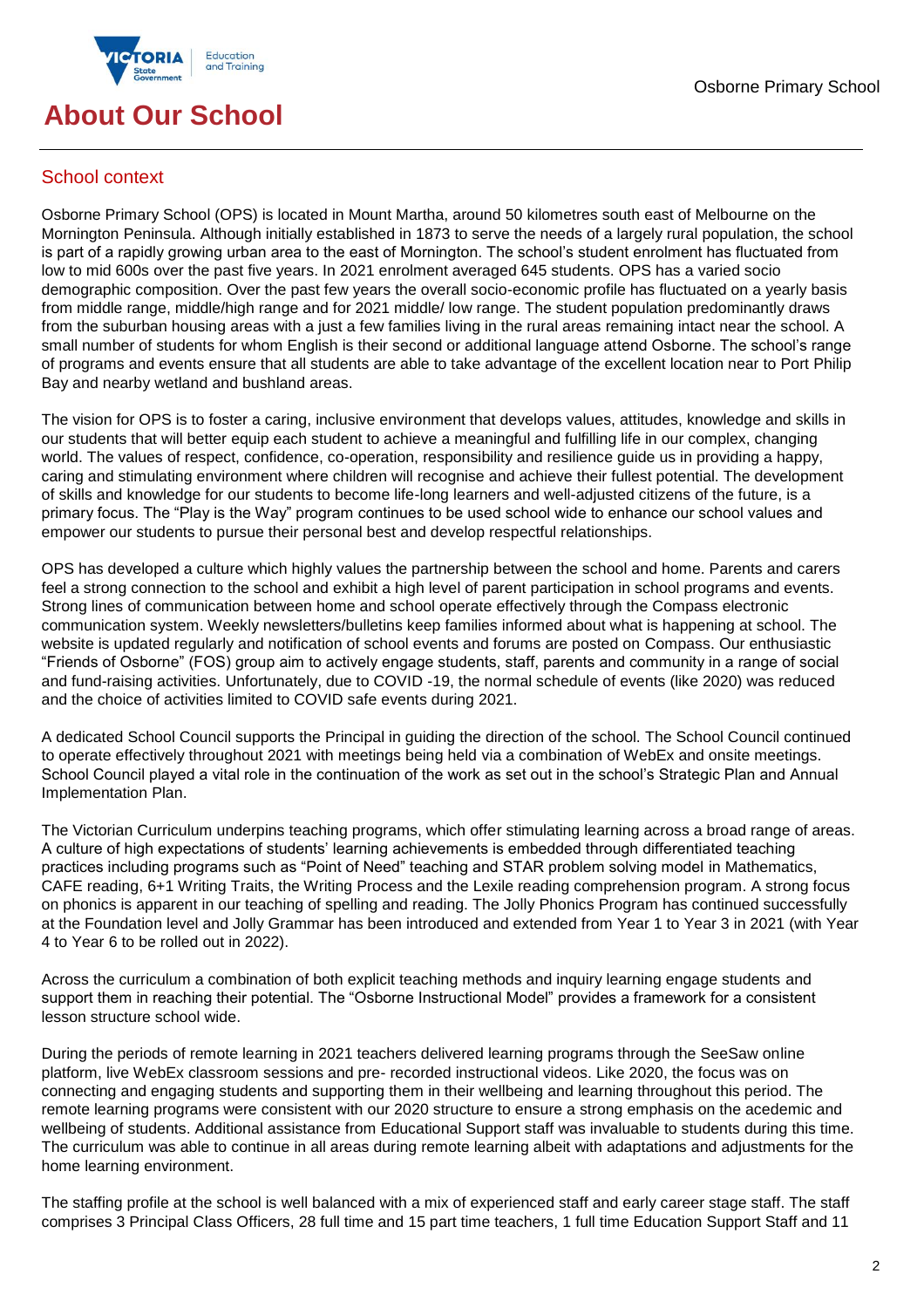

part time Education Support staff, and 6 Outside School Hours Care Program staff. Due to a dedicated staff working collaboratively in providing a viable curriculum and a strong collective focus on student learning, our positive school climate results are reflected in our 2021 school staff survey with a higher overall mean score for OPS in comparison to all primary schools.

Osborne PS optimises the use of the range of school facilities across a spacious and treed site. Osborne Primary School has a rich, well-resourced Specialist Program. There are dedicated and purpose-built Science, Music, Art Rooms and a Gymnasium. As well, there are literacy and numeracy support rooms and 2 large shared learning space in the BER. The Library is centrally located and available to students at lunchtime, as well as class time. The school has a full functioning school canteen. Our Outside School Hours Care program, managed by Osborne PS, is accommodated in it's own dedicated building.

Class structure for 2021 consisted of 28 straight grade level classes. High quality learning is facilitated by making the best use of a range of collaborative learning spaces and single classrooms. Buildings and facilities are well maintained with a special grounds project being completed each year. With the major construction project dominating the works at OPS for 2020, the installation of a new artificial turf basketball and volley ball court was completed early 2021. OPS makes excellent use of the ample range of quality facilities to deliver a comprehensive curriculum and engaging educational opportunities for all students.

## Framework for Improving Student Outcomes (FISO)

The FISO improvement initiatives and Priority Goals recommended to our school by the Department of Education for 2021 were:

(1a) Learning, catch-up and extension priority - Curriculum planning and assessment

(1b) Happy, active and healthy kids priority - Health and wellbeing

(1c) Connected schools priority - Building communities

School goals were:

(2) To improve literacy outcomes for all students with a focus on Reading and Writing.

(3) To improve numeracy outcomes for all students.

(4) To improve student engagement in learning with a focus on student voice and agency.

Goal 1a:

Learning, catch-up and extension priority

Action:

Develop data literacy of teachers and education support staff to inform understanding of student needs and progress.

12 month targets were:

\*Data used to identify students for tailored supports.

\*A documented assessment schedule and evidence of teachers inputting data and moderating assessments will be embedded.

\*Classroom observations and 'learning walks' demonstrating take up of professional learning.

\*School wide routines will be documented and regularly articulated.

\*Students were provided with additional and targeted support through the Tutoring Learning Initiative (small group model).

\*Established regular check-in with staff and families of at-risk students with scheduled SSGs.

Goal 1b:

Happy, active and healthy kids priority

Action:

Establish and embed routines and prioritise time in the school day to revisit regularly.

12 month targets were:

A culture of respect and responsibility will be embedded throughout the school.

Students will:

Be aware of routines and why it is important they are adhered to. Teachers will: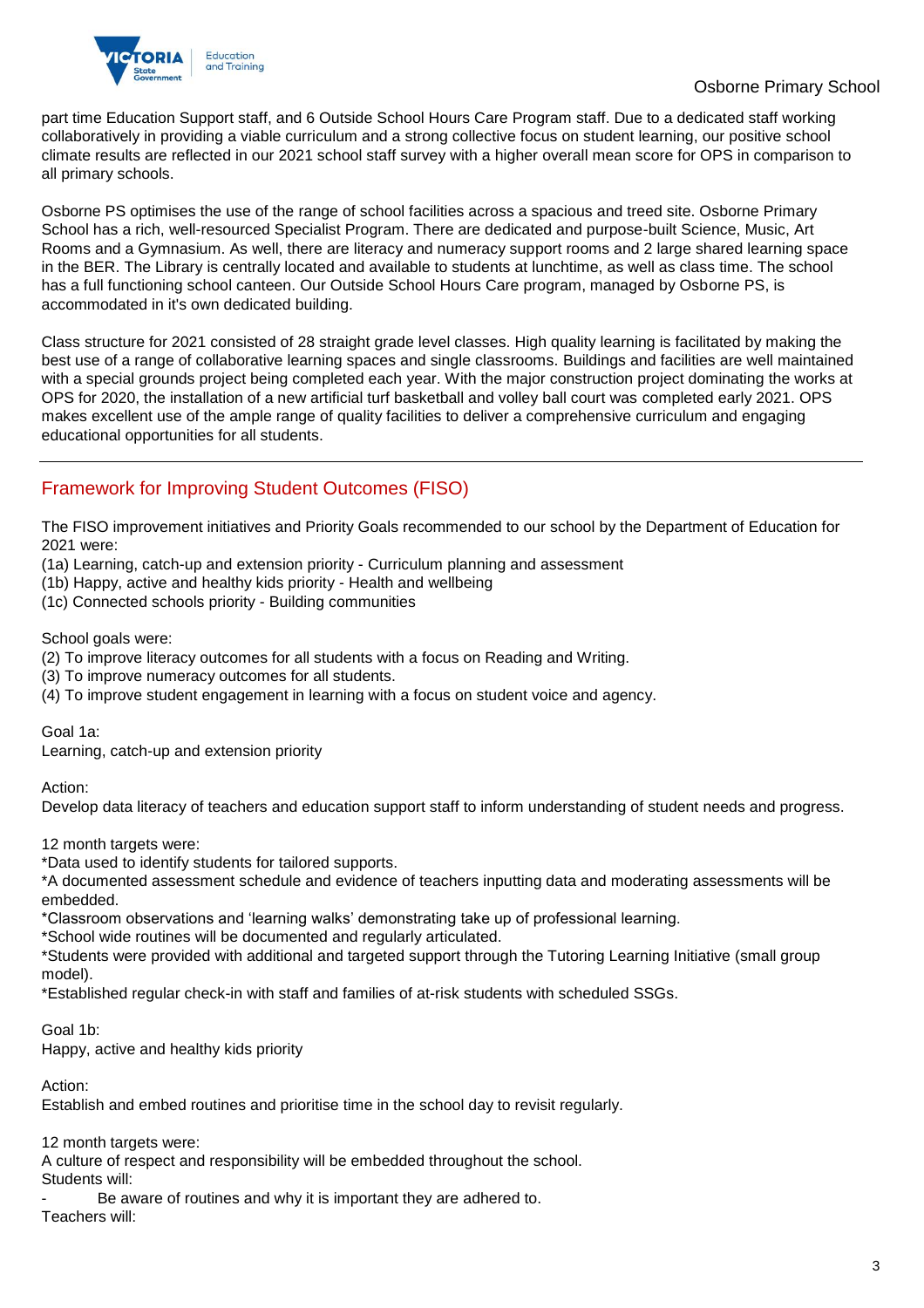

- Model and are consistent in agreed routines.
- Ensure that school wide routines are consistently implemented across all learning spaces.

The School Improvement Team will:

- Plan and provide professional learning around the effective analysis and use of data.
- Ensure that school wide routines are documented and regularly articulated to staff.

Goal 1c:

Connected schools priority

Action:

Build staff capability to integrate digital learning.

12 month targets were:

The use of digital tools will be embedded to enhance student learning opportunities. Students will:

Be able to effectively use a variety of digital tools, devices and programs.

- Teachers will:
- Be confident in integrating digital learning pedagogy. Embed the use of digital learning for both in class and at home learning.
- Continued to use Webex as a connection/meeting tool with parents where face-to-face meetings are unable to

occur.

Identified tools that were successful for monitoring during remote learning and how they can continue to be implemented.

The School Improvement Team will:

- Plan and provide professional learning around effective digital pedagogy.
- Provide professional learning around specific digital tools the school is utilising for both in class and at home learning especially those that were successful during remote and flexible learning.
- Updated and informed parent community through Compass and Osborne Primary School Facebook page.

#### Goal 2:

To improve literacy outcomes for all students with a focus on Reading and Writing.

Action

Strengthen and embed the use of multiple forms of feedback and assessment.

12 month targets were:

A culture of high expectations will be embedded across the three strands of the English curriculum.

Students will:

Be able to identify their individual point of learning and be supported, guided and challenged to reach their potential.

Teachers will:

- Consistently implement a range of assessment methods and tools to monitor student learning progress.
- Utilise a range of strategies that support differentiation within the classroom.

The School Improvement Team will:

Provide professional development and support for teachers to develop their capacity in the utilisation of multiple forms of feedback.

Provide professional development and support for teachers to develop their capacity in the effective use of data for differentiation.

#### Goal 3:

To improve numeracy outcomes for all students.

#### Action:

Build staff capacity to effectively utilise the student learning progressions.

#### 12 month targets were:

The use of multiple forms of feedback to gather information about a student's understanding, will have a positive impact on their learning.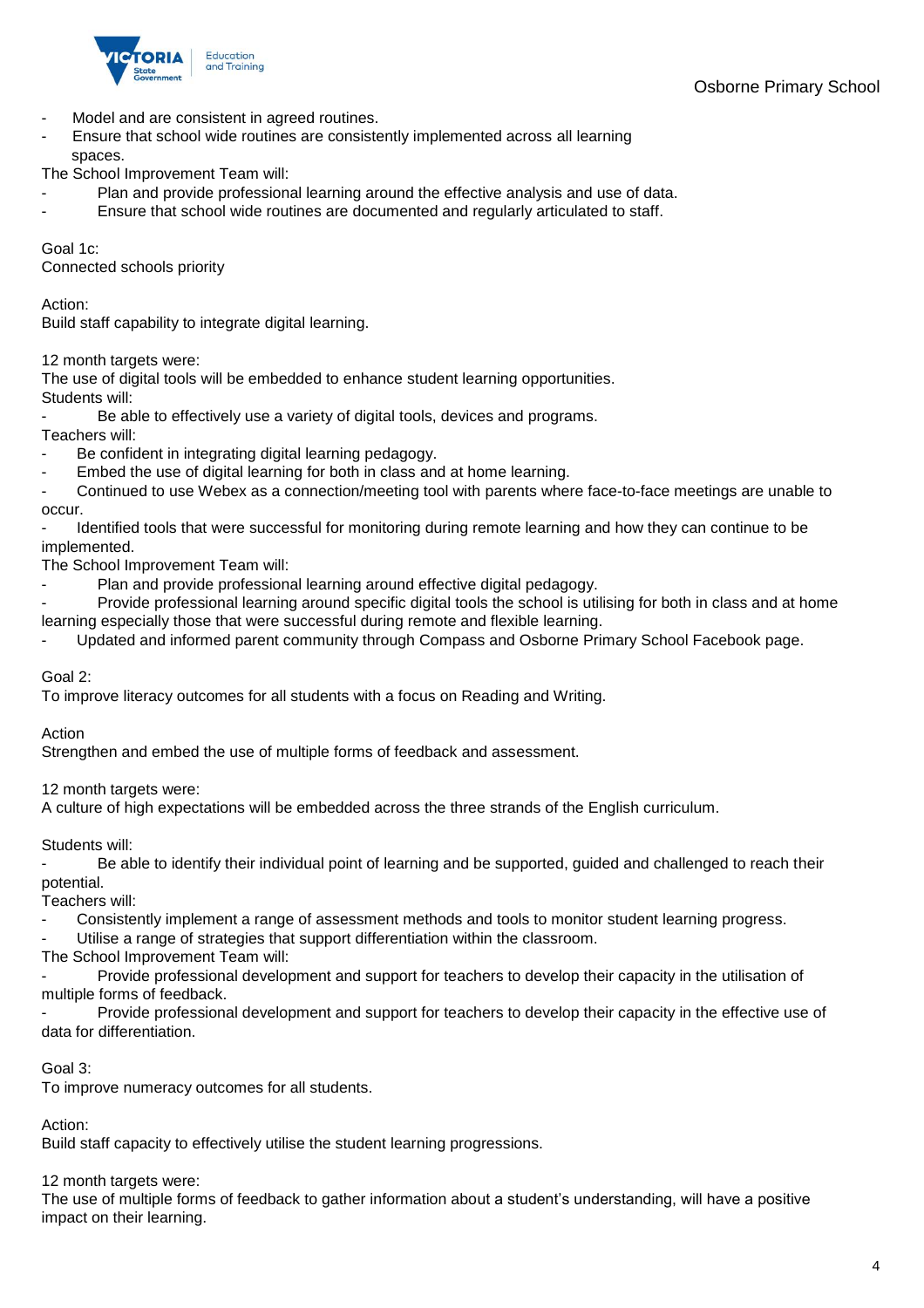

Students will:

Be able to identify what they need to do to improve, and feel encouraged and supported to do so.

Teachers will:

Communicate feedback to students that articulates progress as well as the next steps required to advance their learning.

- Understand how to utilise student assessment data as a source of feedback for

individual students as to inform teaching practice.

The School Improvement Team will:

- Support staff to develop a deeper understanding of effective evidence based feedback.
- Have a strong knowledge of student data to provide feedback to staff on trends in student learning progress.

#### Goal 4

To improve student engagement in learning with a focus on student voice and agency.

#### Action

Refine implementation of authentic student voice, agency and leadership.

12 month targets were:

The use of authentic student voice, agency and leadership will enable a learning partnership to develop and promote student engagement and academic progress.

Students will:

- Be able to actively contribute to their learning environment.
- Contribute to curriculum direction and planning within their classroom.

Teachers will:

- Consistently implement a range of assessment methods and tools to monitor student learning progress.
- Implement a variety of information sources (e.g. surveys, assessment data) as a means of providing opportunities for effective student voice.

The School Improvement Team will:

- Be able to clearly articulate what student voice and agency looks like at Osborne Primary School.
- Regularly model the use of strategies to implement effective and authentic student voice, agency and leadership.

## Achievement

Osborne Primary School's 2021 NAPLAN achievement data is above like schools in Reading and Writing for Year 3 and 5 students. Year 3 NAPLAN Numeracy results are above like schools and slightly below for Year 5s. Teacher judgment data in English and Maths is above like schools. Whether learning remotely or at school, the students were encouraged to take an active role in their learning through goal setting and self-reflection.

During the remote learning period teachers planned lessons in the areas of English- reading, writing, phonics, grammar and spelling. They provided teaching and learning activities to cover the mathematics curriculum- number and algebra, measurement and geometry and statistics and probability. They also planned weekly inquiry and wellbeing lessons. The daily learning activities were presented to students in a grid format, assisting families to organise the days learning and giving students the opportunity to chose the order in which they completed activities.

In Mathematics during the remote learning period, teachers continued to deliver lessons focusing on areas of improvement identified in the yearly scope and sequence. Students were actively engaged in differentiated mathematics learning through daily WebEx lessons, small groups sessions and focus WebEx meetings where students had the opportunity to seek feedback, additional assistance or extension and ask questions. Teachers planned and delivered maths activities through the SeeSaw platform providing students with written and verbal feedback. Some year levels continued to run PON Math's cycles successfully achieving growth in post test results. Through data analysis obtained during remote learning, teachers identified areas of strength and planned lessons to target the specific needs of students when returning to onsite learning.

The Lexile reading program for Years 3 to 6 continued whilst students were at school. The borrowing of Lexile books was not possible during remote learning so teachers found alternate ways to provide reading materials for the students. Once back at school the students engaged fully in the Lexile home reading program again. Teachers provided students with a range of comprehension activities that were sourced for remote learning programs and delivered through the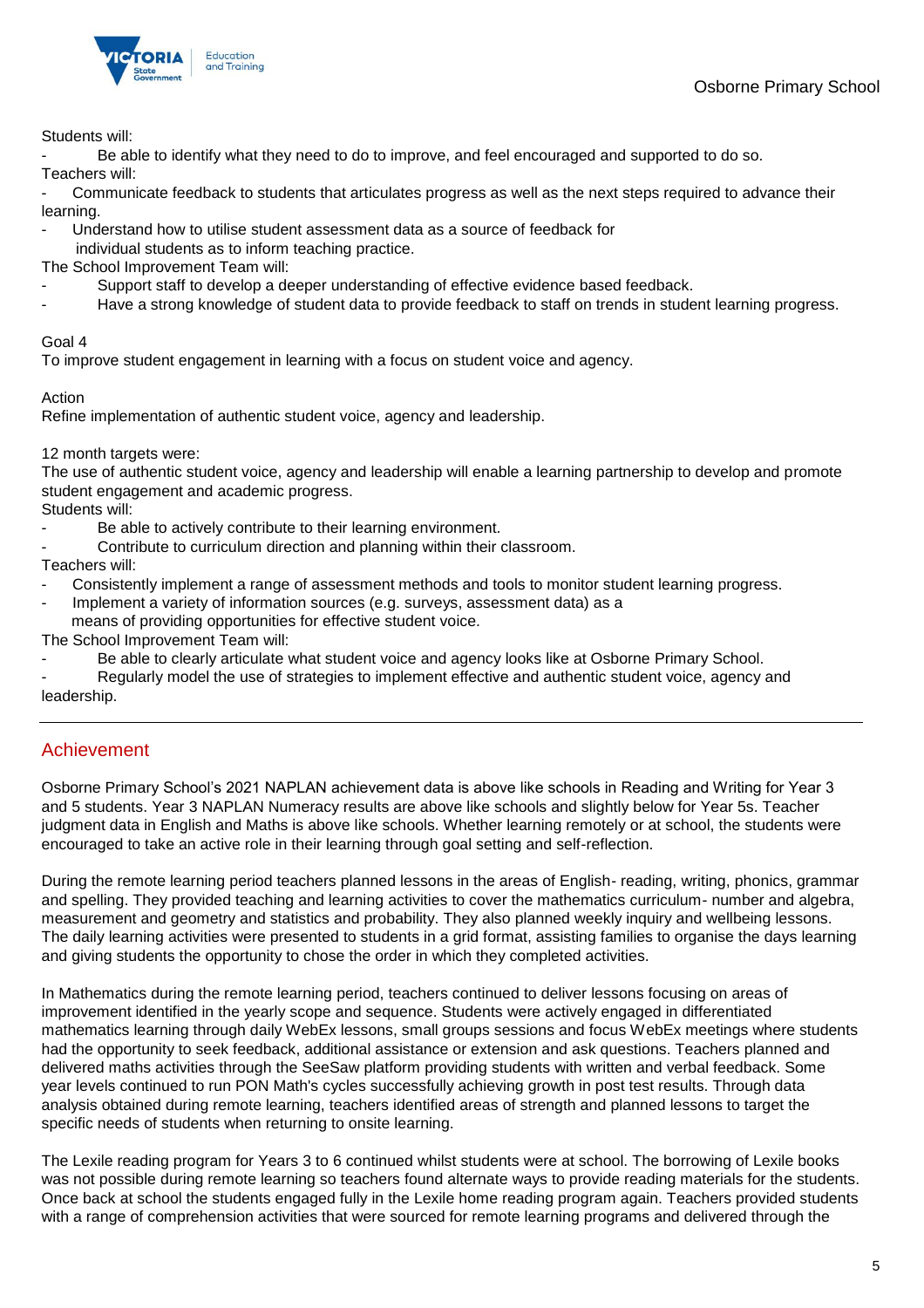

SeeSaw online platform. As with the Math's remote learning WebEx structure, students engaged in online whole, small, and focus group lessons. The Fountas and Pinnell reading assessment tool was utilised for assessment once students returned to school. School based assessment data reflected sound standards in reading across the school however low learning growth for some students was identified. The LLI and literacy tutoring program continued during the remote learning times with varied success and engagement from some students. The focus to implement a whole school approach for the CAFÉ Reading framework will continue to remain a priority in 2022.

Implementing the 6+1 Writing Traits framework continued to be a priority in 2021, with a particular focus on embedding the Writing Process model. The teaching of the Writing Traits was included in the remote learning programs where possible. Teachers assisted students in further understanding the complexities of the writing process and improve their writing competencies. Embedding this approach school wide is the continued work at Osborne Primary School. Support for students to increase their stamina in writing including handwriting skills is also a future focus. Teachers used the narrative and persuasive assessment rubrics to analyse and moderate students writing.

## Engagement

At Osborne Primary School our teaching programs aim to enhance the level of stimulation, motivation and challenge in student learning. In 2021, due to COVID-19, the engagement of the students was a particular focus during remote and flexible learning. It was of high importance to have students check in daily for remote learning and engage fully in the learning and wellbeing programs. Attendance data for OPS over the year was above similar schools and state.

During the extended remote learning period in term 3, the whole school WebEx structure was modified with the intent to increase student engagement and to provide optimal teaching and learning opportunities for students. Teachers planned whole class curriculum WebEx sessions daily, followed by small group focus sessions, followed by optional support, feedback and question sessions.

Student engagement was enhanced through Inquiry investigations in the curriculum areas of science, history, geography and the arts. Inquiry planning each term related to one of the "through lines" at Osborne - Diversity, Creating, Understanding and Sustainability. During remote learning, Inquiry, the Arts and Specialist programs provided many fun and hands on activities that could be carried out in the home. This was a welcomed dimension to the remote learning program that provided an opportunity for students to be active and creative learners and have a break from screen time during the day.

The Specialist programs cover the following curriculum areas - The Arts: Visual and Performing, Physical Education and Health, Science and Languages: Indonesian. These programs aim to tap into every child's interest level and extend students to take on new challenges. The range of extra curricula opportunities at OPS provides avenues for each child to develop their talents, leadership and personal and social skills. Whilst many of the extra curricula activities and events were put on hold due to ongoing COVID restrictions. Returning to onsite learning in term 4 OPS prioritised the engagement of students by organising an excursion for each year level. We were fortunate to be able to reschedule the Book Fair which was a great success. Staff quickly organised the Year 6 camp and graduation night.

Teachers have developed a repertoire of strategies to empower students to be active in their learning journey. Students are encouraged to take an authentic role in decision making both within the classroom and across all aspects of school life. Students are becoming proficient in setting goals and self-assessing their knowledge, understanding and effort. Providing genuine feedback via teacher to student, student to student as well as student to teacher is essential in establishing a culture of growth and improvement. Decision making, taking responsibility for one's learning, selfassessment and taking feedback on board are elements that were all incorporated into the remote learning program in some form.

A well-structured transition program makes for seamless transition between all areas of the school. Considering the challenges of the 2021 school year, effective transition programs were critical for the engagement and wellbeing of the students. Transition programs for Foundation 2022 and Year 6 students moving to secondary school were adapted to include online parent and student information sessions. These sessions were highly successful and well received by all concerned. Fortunately, onsite transition sessions were able to go ahead for these students late in term 4. Transition sessions for students going up to the next year level at OPS were also successfully conducted in term 4.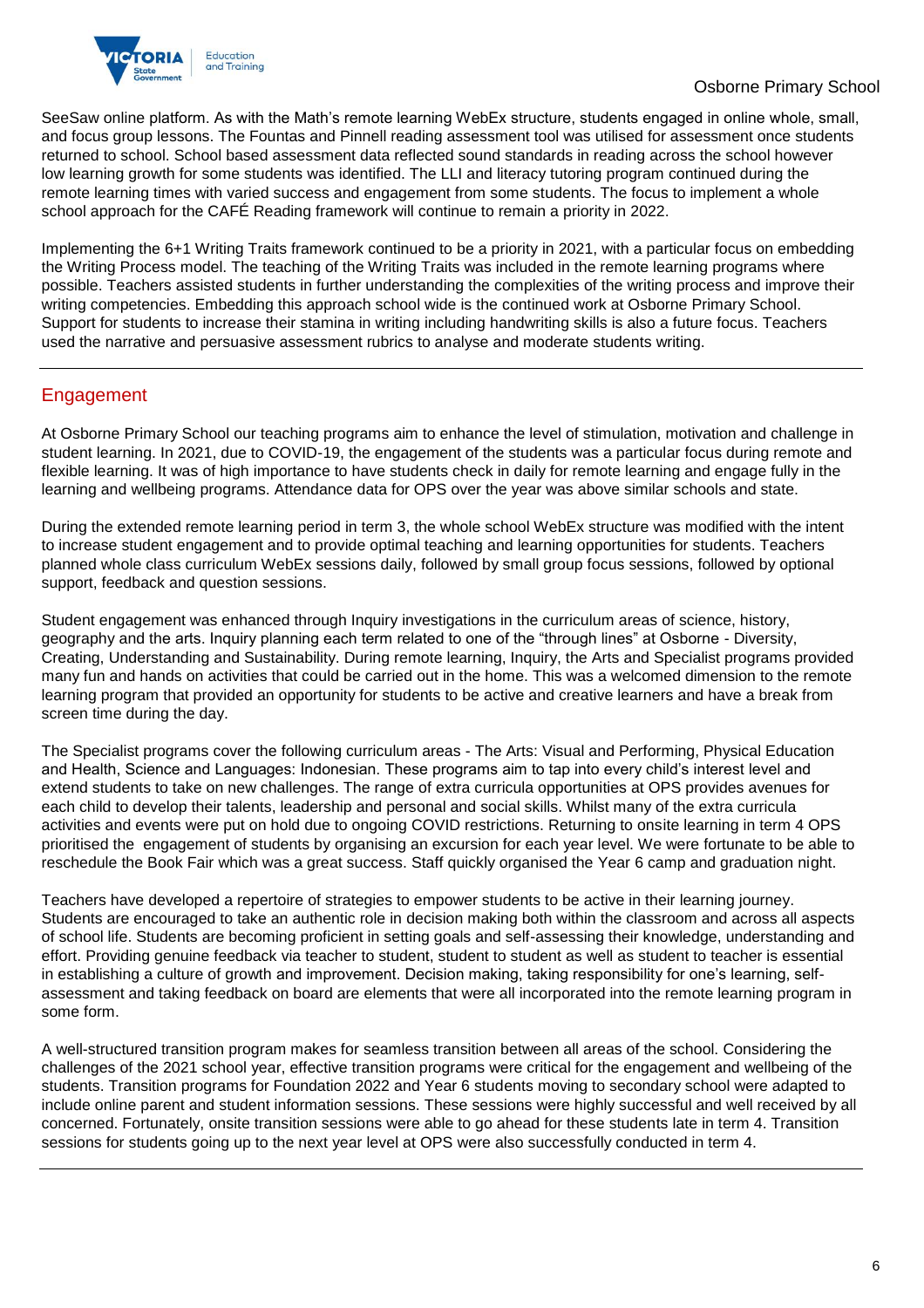

## **Wellbeing**

The wellbeing of our students and staff is underpinned by our ethos at Osborne that promotes consideration, tolerance and empathy towards others. Our school values of Respect, Confidence, Responsibility, Co-operation and Resilience are promoted through many facets of school programs and school life. During remote learning, opportunities to promote school values were created through daily online communication with the students. Our student leaders and Principal team conducted assemblies and a range of peer activities such as reading stories, quizzes and challenges for students to enjoy. The variety of fun activities was to keep students engaged with their teachers and peers. During 2021 Remote learning times, all Specialist teachers and Aides were at school and all classroom teachers taught a class onsite at least once each week. This contact also encouraged the engagement of students with their peers and teachers. Aides and teachers made special contact with students and families needing additional support.

At OPS, strategies have successfully been employed to teach social skills and enhance students' personal development through the "Play is the Way" program. This was particularly helpful when students returned to onsite learning and socialising in term 4. After a long period away from their classmates the Play is the Way activities supported students in adjusting back into the classroom, playground and in getting along together. Students' understandings of the "Life Rafts" associated with the program are consistently taught through group games and teamwork. At every opportunity, the students are encouraged to take responsibility for themselves and build resilience to problem solve and develop skills of independence.

The DET staff survey was administered for 2021. OPS was well above state for school climate on this survey. The positive results of the staff survey are testament to the strong team cohesion and supportive culture that has always existed at OPS and was so beneficial during another very challenging year.

Staff wellbeing was an important consideration, particularly keeping staff engaged with their students and with other staff through onsite contact at school and through various online fun staff activities. The Wellbeing team and Principal team held regular staff check ins, surveys and sent home care packs. Specific supports were put in place to assist some individual staff members through this time.

The Student Attitudes to School Survey was administered in 2021. During 2021, class-based student surveys were also administered to check on how students were feeling about their learning and to gain insights into their health and wellbeing. In comparison to State and Similar schools' data, our year 4 to 6 students showed a high sense of connectedness with a high four-year average of 88.1%. Managing Bullying also had a very positive response of a high 91.3% average, which is way above Similar Schools and State. Understandably there was a drop in Student Voice and Agency in year 6, however OPS remained above Similar schools and State. Feedback from the surveys led to adjustments to the remote learning programs and to further wellbeing supports being put in place where appropriate. On return to onsite learning in term 4 a range of activities were offered to students to help the students reconnect with their peers and school routines. Our Primary Wellbeing Officer provided additional support for students' social and emotional development. The Assistant Principal of Wellbeing directly contacted specific families needing additional support at home and in getting students back to school. Our overall supplementary report indicates a level of Excelling in Wellbeing.

The parent surveys enabled parents to give feedback in relation to the school's processes and programs established for remote learning. The feedback received was Osborne's school connectedness remained at a high level of 90%. Foundation students 2021 were once again provided with a complimentary House Polo shirt. On return to onsite learning in term 4, wear your "House Colours Day" was continued every Friday. Students participated in sports and house team events during the school day. This initiative was an important part of building school spirit, student connectedness to school and the wellbeing of students during term 4. It also provided an excellent opportunity for the House Captains to build their leadership capacity. On the return to school in term 4, Osborne ensured that all year levels arranged to have at least one excursion to finish what was a challenging year where many events had been cancelled.

At OPS the development of partnerships between parents and teachers is held in high regard. Effective and timely communication between school and home is paramount to enhance the value of learning and the best outcomes for our students. During a COVID restricted 2021, electronic communication replaced our normal face to face meetings and encounters. The school continually worked on developing relationships and keeping the lines of communication open throughout the remote learning period and on return to onsite learning. On our return to school in term 4 our focus was positive reconnection to peers and staff, the Osborne community and education.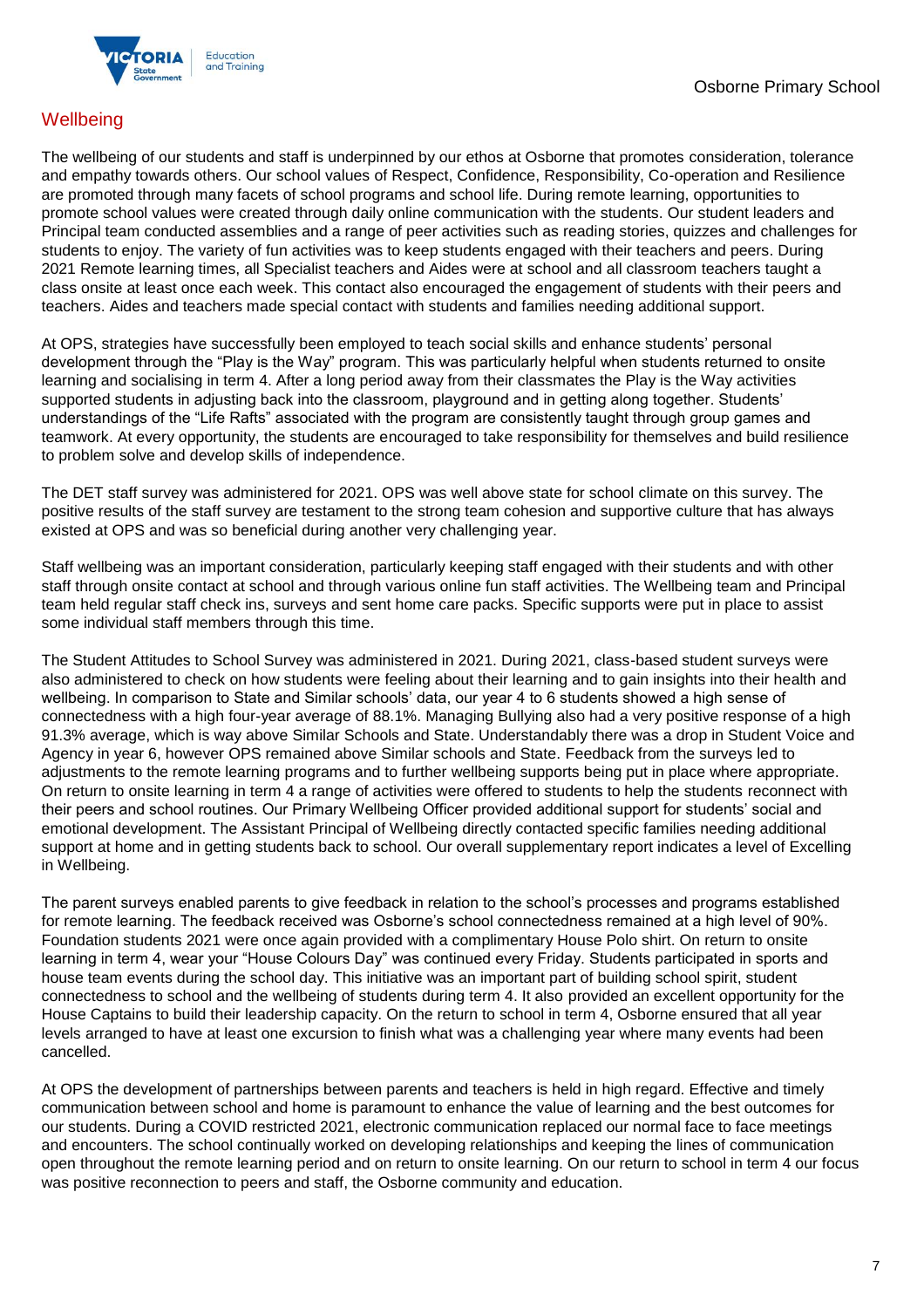

## Finance performance and position

Osborne Primary School maintained a very sound financial position throughout 2021. The School Strategic Plan 2018- 2022, along with the 2021 Annual Implementation Plan (AIP), continued to provide the framework for school council allocation of funds to support school programs and priorities. Comprehensive budgets were planned and approved by school council to resource the needs of the students and school. All curriculum programs were adequately resourced ensuring spending was targeted and prioritised in line with the 2021 AIP. Financial reports were regularly monitored by the Finance Committee and School Council.

The Net Operating Deficit was due to various works and purchases of furniture and fittings that were unable to be completed in 2020 due to COVID-19 restrictions, these were completed in 2021. Funds had been held over in the school bank account to enable completion of these works and the purchasing of goods and services.

Minor building projects completed following the 2019/20 Capital Building project included the installation of a student toilet block, a storage shed and additional aluminum doors. Playground improvements included a shade sail to the Foundation playground, a bike shed extension, additional fencing and asphalt painting.

Equity funding contributed to the employment of literacy support staff for students requiring additional needs in literacy. The school continued to operate an Outside School Hours Care program which received Federal Government Viability Support Grant funding to assist with costs associated with staffing.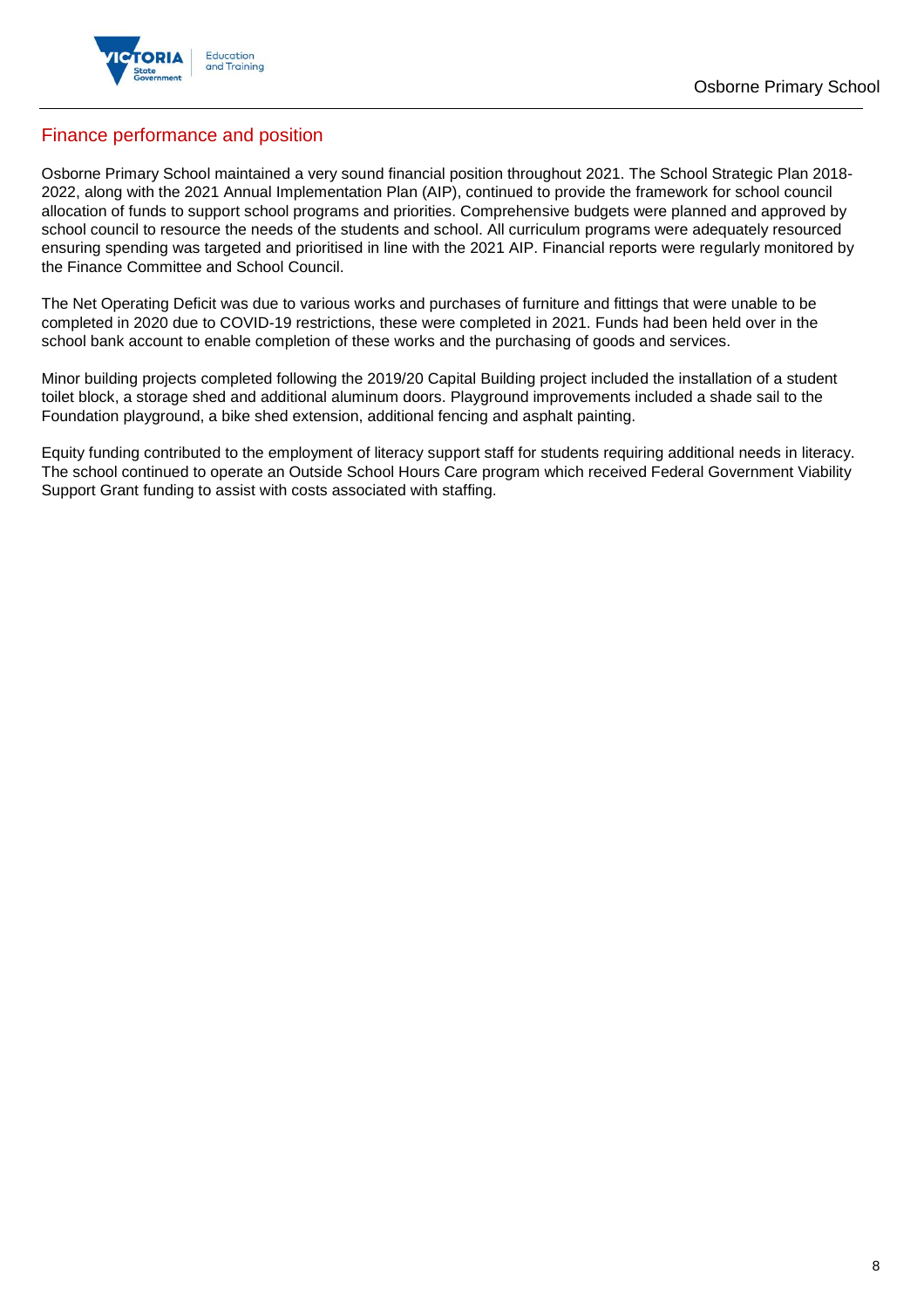

## **How to read the Annual Report**

### What does the *'About Our School'* commentary section of this report refer to?

The 'About our school' commentary provides a brief background on the school, an outline of the school's performance over the year and future directions.

The 'School Context' describes the school's vision, values and purpose. Details include the school's geographic location, size and structure, social characteristics, enrolment characteristics and special programs.

The 'Framework for Improving Student Outcomes (FISO)' section includes the improvement initiatives the school has selected and the progress they have made towards achieving them through the implementation of their School Strategic Plan and Annual Implementation Plan.

## What does the *'Performance Summary'* section of this report refer to?

The Performance Summary includes the following:

#### **School Profile**

- student enrolment information
- the school's 'Student Family Occupation and Education' category
- a summary of parent responses in the Parent Opinion Survey, shown against the statewide average for Primary schools
- school staff responses in the area of School Climate in the School Staff Survey, shown against the statewide average for Primary schools

#### **Achievement**

- English and Mathematics for Teacher Judgements against the curriculum
- English and Mathematics for National Literacy and Numeracy tests (NAPLAN).

#### **Engagement**

Student attendance at school

#### **Wellbeing**

Student responses to two areas in the Student Attitudes to School Survey:

- Sense of Connectedness
- Management of Bullying

Results are displayed for the latest year and the average of the last four years (where available). As NAPLAN tests were not conducted in 2020, the NAPLAN 4-year average is the average of 2018, 2019 and 2021 data in the 2021 Performance Summary.

### Considering COVID-19 when interpreting the Performance Summary

The Victorian community's experience of COVID-19, including remote and flexible learning, had a significant impact on normal school operations in 2020 and 2021. This impacted the conduct of assessments and surveys. Readers should be aware of this when interpreting the Performance Summary.

For example, in 2020 and 2021 school-based surveys ran under changed circumstances, and NAPLAN was not conducted in 2020. Absence and attendance data during this period may have been influenced by local processes and procedures adopted in response to remote and flexible learning.

Schools should keep this in mind when using this data for planning and evaluation purposes.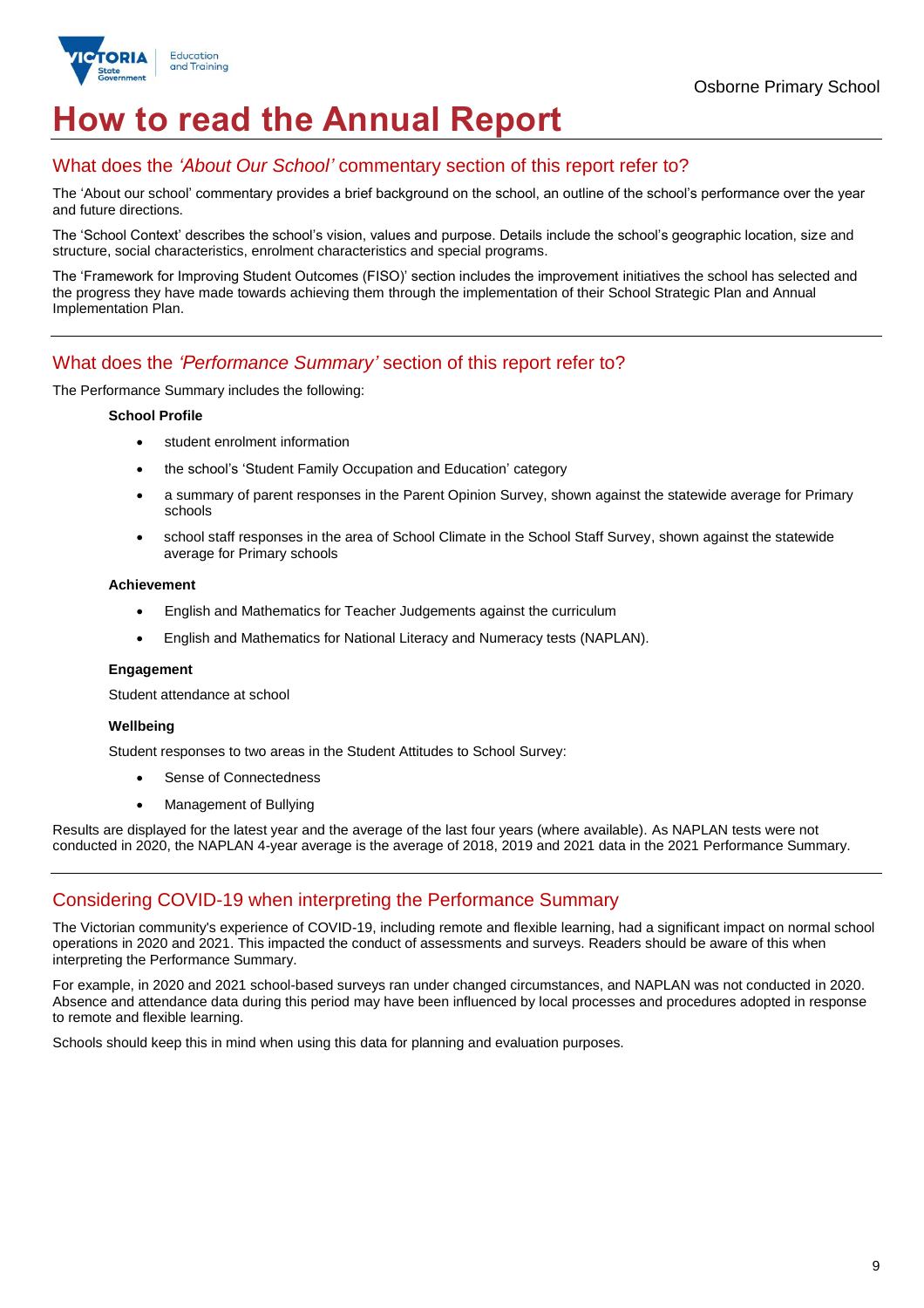

Osborne Primary School

# **How to read the Annual Report (continued)**

## What do *'Similar Schools'* refer to?

Similar Schools are a group of Victorian government schools with similar characteristics to the school.

This grouping of schools has been created by comparing each school's socio-economic background of students, the number of non-English speaking students and the school's size and location.

## What does *'NDP'* or '*NDA*' mean?

'NDP' refers to no data being published for privacy reasons or where there are insufficient underlying data. For example, very low numbers of participants or characteristics that may lead to identification will result in an 'NDP' label.

'NDA' refers to no data being available. Some schools have no data for particular measures due to low enrolments. There may be no students enrolled in some year levels, so school comparisons are not possible.

Note that new schools only have the latest year of data and no comparative data from previous years. The Department also recognises unique circumstances in Specialist, Select Entry, English Language, Community Schools and schools that changed school type recently, where school-to-school comparisons are not appropriate.

## What is the *'Victorian Curriculum'*?

The Victorian Curriculum F–10 sets out what every student should learn during his or her first eleven years of schooling. The curriculum is the common set of knowledge and skills required by students for life-long learning, social development and active and informed citizenship.

The Victorian Curriculum is assessed through teacher judgements of student achievement based on classroom learning.

The curriculum has been developed to ensure that school subjects and their achievement standards enable continuous learning for all students, including students with disabilities.

The 'Towards Foundation Level Victorian Curriculum' is integrated directly into the curriculum and is referred to as 'Levels A to D'.

'Levels A to D' may be used for students with disabilities or students who may have additional learning needs. These levels are not associated with any set age or year level that links chronological age to cognitive progress (i.e., there is no age expected standard of achievement for 'Levels A to D').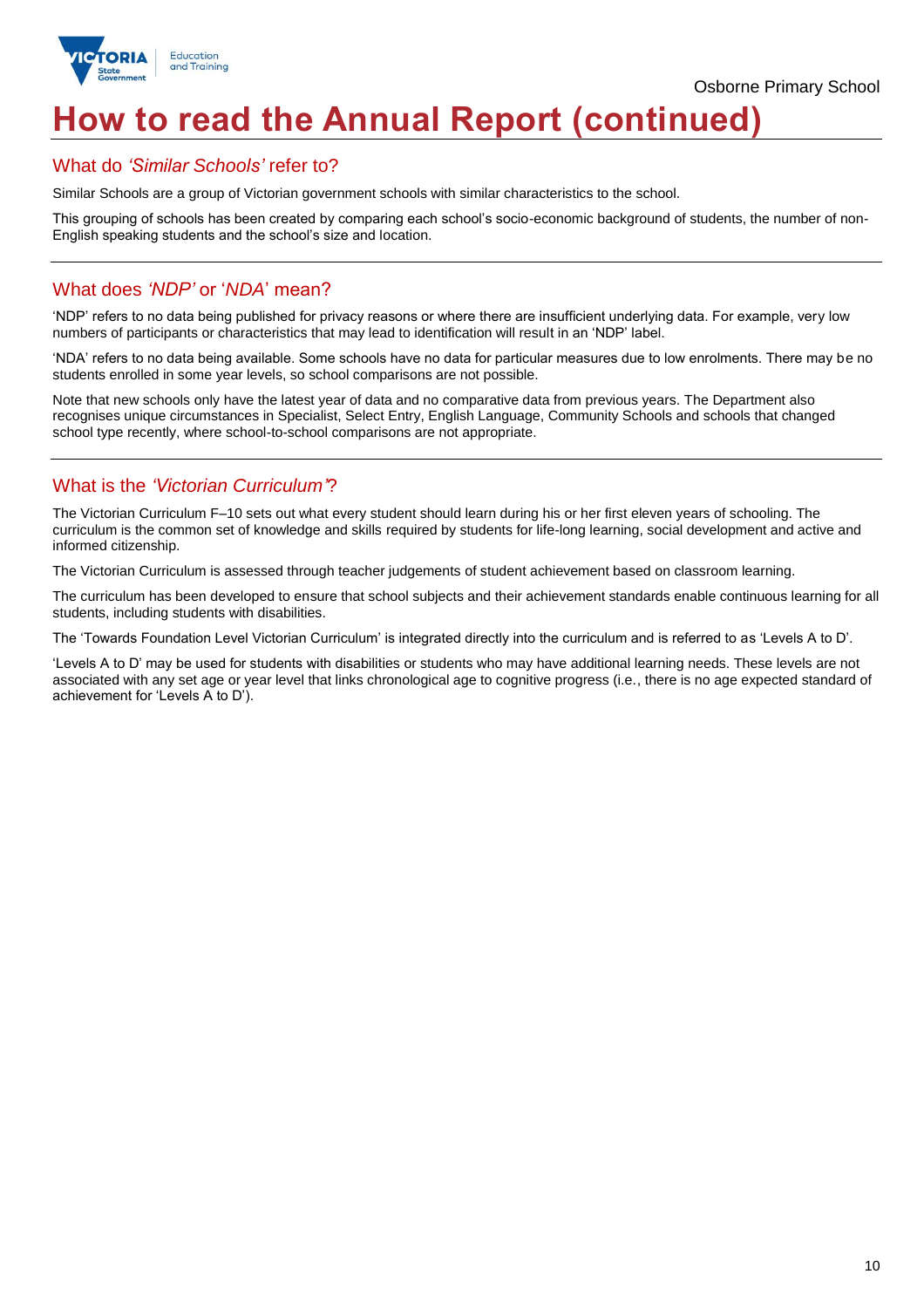# **Performance Summary**

The Performance Summary for government schools provides an overview of how this school is contributing to the objectives of the Education State and how it compares to other Victorian government schools.

All schools work in partnership with their school community to improve outcomes for children and young people. Sharing this information with parents and the wider school community helps to support community engagement in student learning, a key priority of the Framework for Improving Student Outcomes.

Refer to the 'How to read the Annual Report' section for help on how to interpret this report.

## SCHOOL PROFILE

#### **Enrolment Profile**

A total of 648 students were enrolled at this school in 2021, 326 female and 322 male.

1 percent of students had English as an additional language and 1 percent were Aboriginal or Torres Strait Islander.

#### **Overall Socio-Economic Profile**

The overall school's socio-economic profile is based on the school's Student Family Occupation and Education index (SFOE).

SFOE is a measure of socio-educational disadvantage of a school, based on educational and employment characteristics of the parents/carers of students enrolled at the school. Possible SFOE band values are: Low, Low-Medium, Medium and High. A 'Low' band represents a low level of socio-educational disadvantage, a 'High' band represents a high level of socioeducational disadvantage. This school's SFOE band value is: Low - Medium

#### **Parent Satisfaction Summary**

The percent endorsement by parents on their school satisfaction level, as reported in the annual Parent Opinion Survey.

Percent endorsement indicates the percent of positive responses (agree or strongly agree) from parents who responded to the survey.



#### **School Staff Survey**

The percent endorsement by staff on School Climate, as reported in the annual School Staff Survey.

Percent endorsement indicates the percent of positive responses (agree or strongly agree) from staff who responded to the survey. Data is suppressed for schools with three or less respondents to the survey for confidentiality reasons.

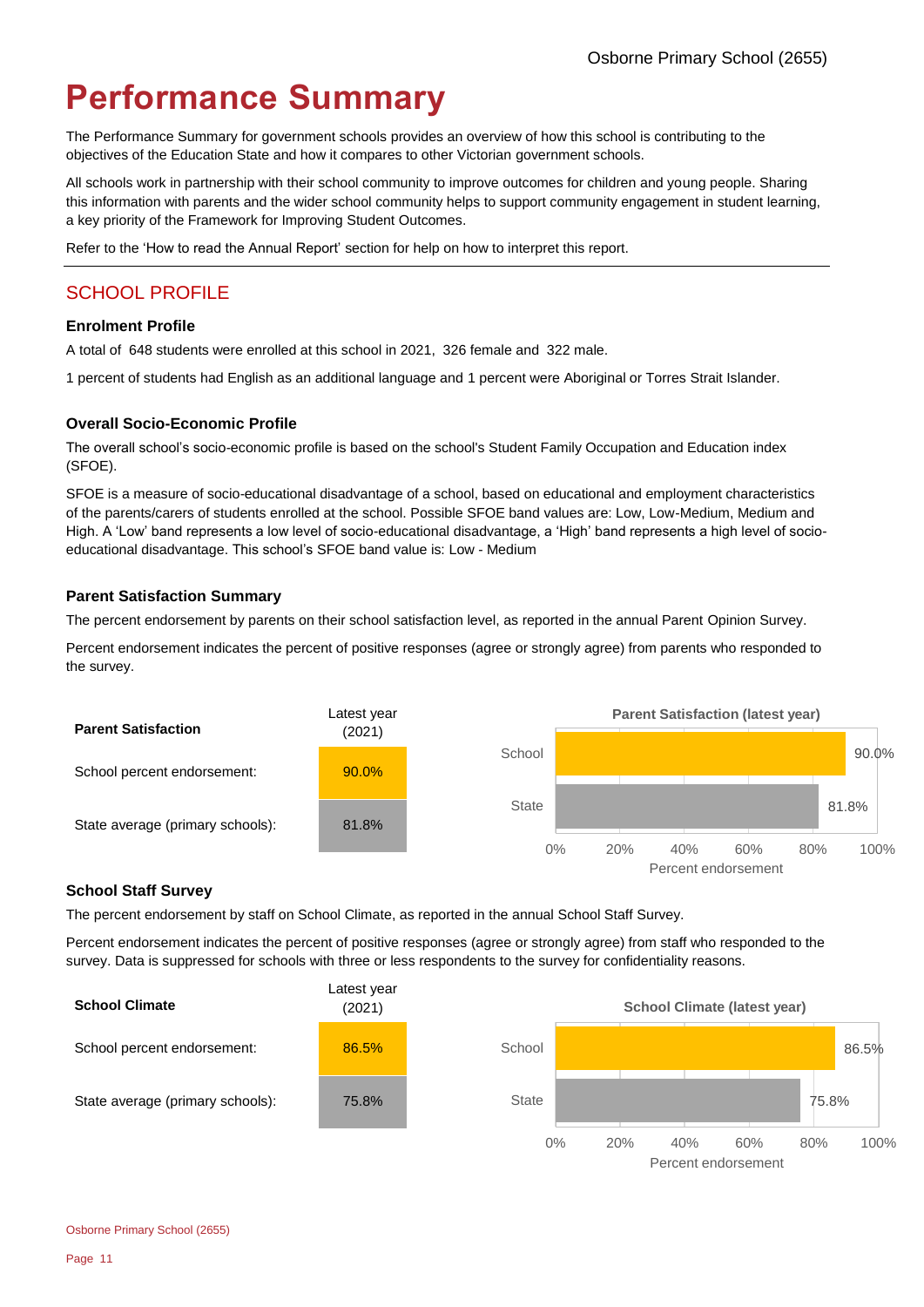## ACHIEVEMENT

*Key: 'Similar Schools' are a group of Victorian government schools that are like this school, taking into account the school's socioeconomic background of students, the number of non-English speaking students and the size and location of the school.*

#### **Teacher Judgement of student achievement**

Percentage of students working at or above age expected standards in English and Mathematics.



Percent students at or above age expected level

| <b>Mathematics</b><br>Years Prep to 6                             | Latest year<br>(2021) |
|-------------------------------------------------------------------|-----------------------|
| School percent of students at or above age<br>expected standards: | $94.4\%$              |
| Similar Schools average:                                          | 87.3%                 |
| State average:                                                    | 84.9%                 |

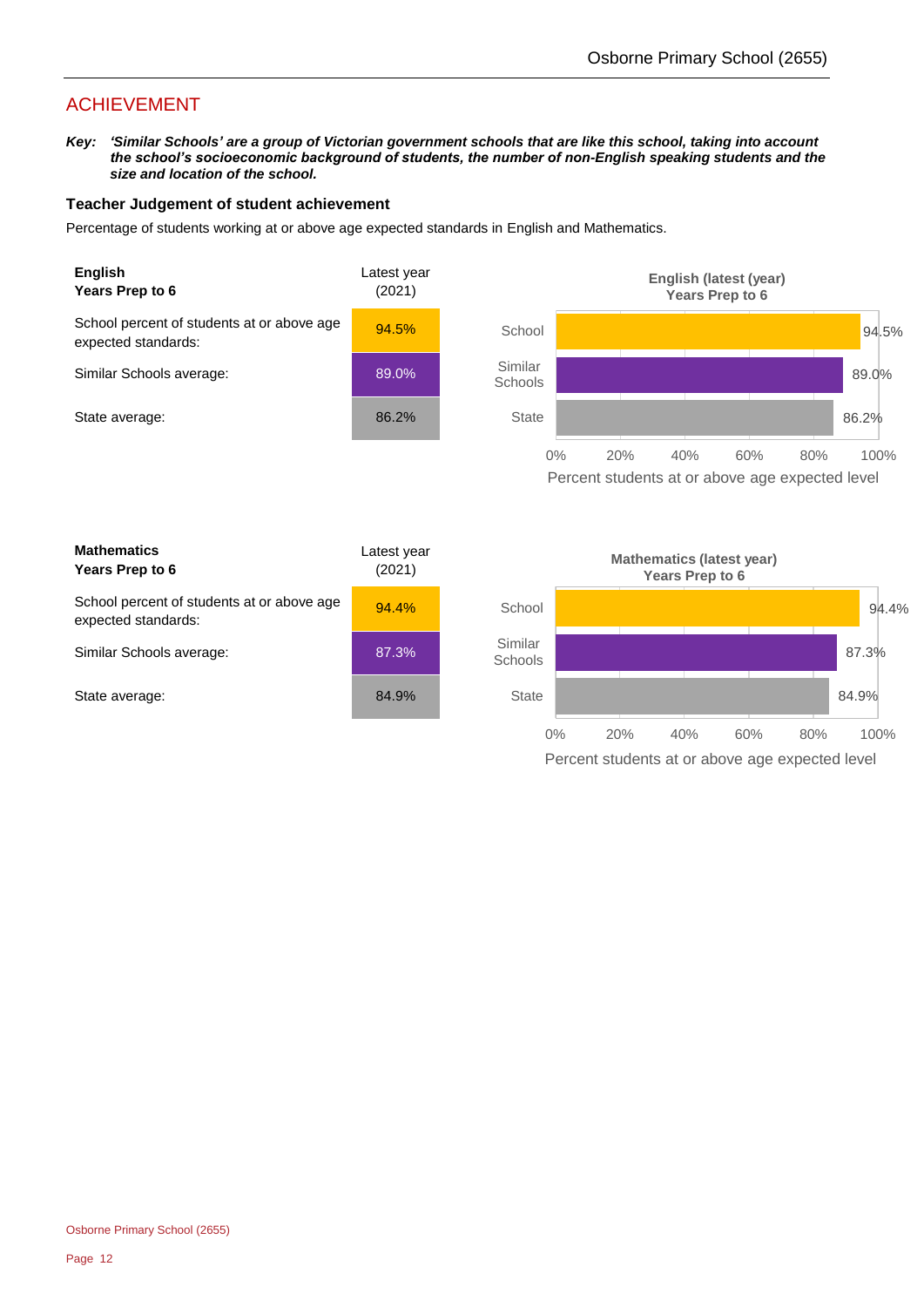## ACHIEVEMENT (continued)

*Key: 'Similar Schools' are a group of Victorian government schools that are like this school, taking into account the school's socioeconomic background of students, the number of non-English speaking students and the size and location of the school.*

#### **NAPLAN**

Percentage of students in the top three bands of testing in NAPLAN.

Note: NAPLAN tests were not conducted in 2020, hence the 4-year average is the average of 2018, 2019 and 2021 data.

| Reading<br>Year <sub>3</sub>                      | Latest year<br>(2021) | 4-year<br>average |                    | <b>NAPLAN Reading (latest year)</b><br>Year <sub>3</sub>                   |
|---------------------------------------------------|-----------------------|-------------------|--------------------|----------------------------------------------------------------------------|
| School percent of students in<br>top three bands: | 86.8%                 | 86.4%             | School             | 86.8%                                                                      |
| Similar Schools average:                          | 80.9%                 | 80.8%             | Similar<br>Schools | 80.9%                                                                      |
| State average:                                    | 76.9%                 | 76.5%             | State              | 76.9%                                                                      |
|                                                   |                       |                   | $0\%$              | 40%<br>60%<br>100%<br>20%<br>80%<br>Percent of students in top three bands |
| Reading<br>Year 5                                 | Latest year<br>(2021) | 4-year<br>average |                    | <b>NAPLAN Reading (latest year)</b><br>Year <sub>5</sub>                   |
| School percent of students in<br>top three bands: | 83.5%                 | 75.8%             | School             | 83.5%                                                                      |
| Similar Schools average:                          | 74.9%                 | 72.2%             | Similar<br>Schools | 74.9%                                                                      |
| State average:                                    | 70.4%                 | 67.7%             | <b>State</b>       | 70.4%                                                                      |
|                                                   |                       |                   | $0\%$              | 20%<br>40%<br>60%<br>80%<br>100%<br>Percent of students in top three bands |
| <b>Numeracy</b><br>Year <sub>3</sub>              | Latest year<br>(2021) | 4-year<br>average |                    | <b>NAPLAN Numeracy (latest year)</b><br>Year <sub>3</sub>                  |
| School percent of students in<br>top three bands: | 80.3%                 | 77.7%             | School             | 80.3%                                                                      |
| Similar Schools average:                          | 71.4%                 | 73.9%             | Similar<br>Schools | 71.4%                                                                      |
| State average:                                    | 67.6%                 | 69.1%             | <b>State</b>       | 67.6%                                                                      |
|                                                   |                       |                   | $0\%$              | 20%<br>40%<br>60%<br>80%<br>100%<br>Percent of students in top three bands |
| <b>Numeracy</b><br>Year 5                         | Latest year<br>(2021) | 4-year<br>average |                    | <b>NAPLAN Numeracy (latest year)</b>                                       |
| School percent of students in<br>top three bands: | 65.5%                 | 65.0%             | School             | Year <sub>5</sub><br>65.5%                                                 |
| Similar Schools average:                          | 64.4%                 | 62.7%             | Similar<br>Schools | 64.4%                                                                      |
| State average:                                    | 61.6%                 | 60.0%             | <b>State</b>       | 61.6%                                                                      |
|                                                   |                       |                   | $0\%$              | 100%<br>20%<br>40%<br>60%<br>80%<br>Percent of students in top three bands |

Osborne Primary School (2655)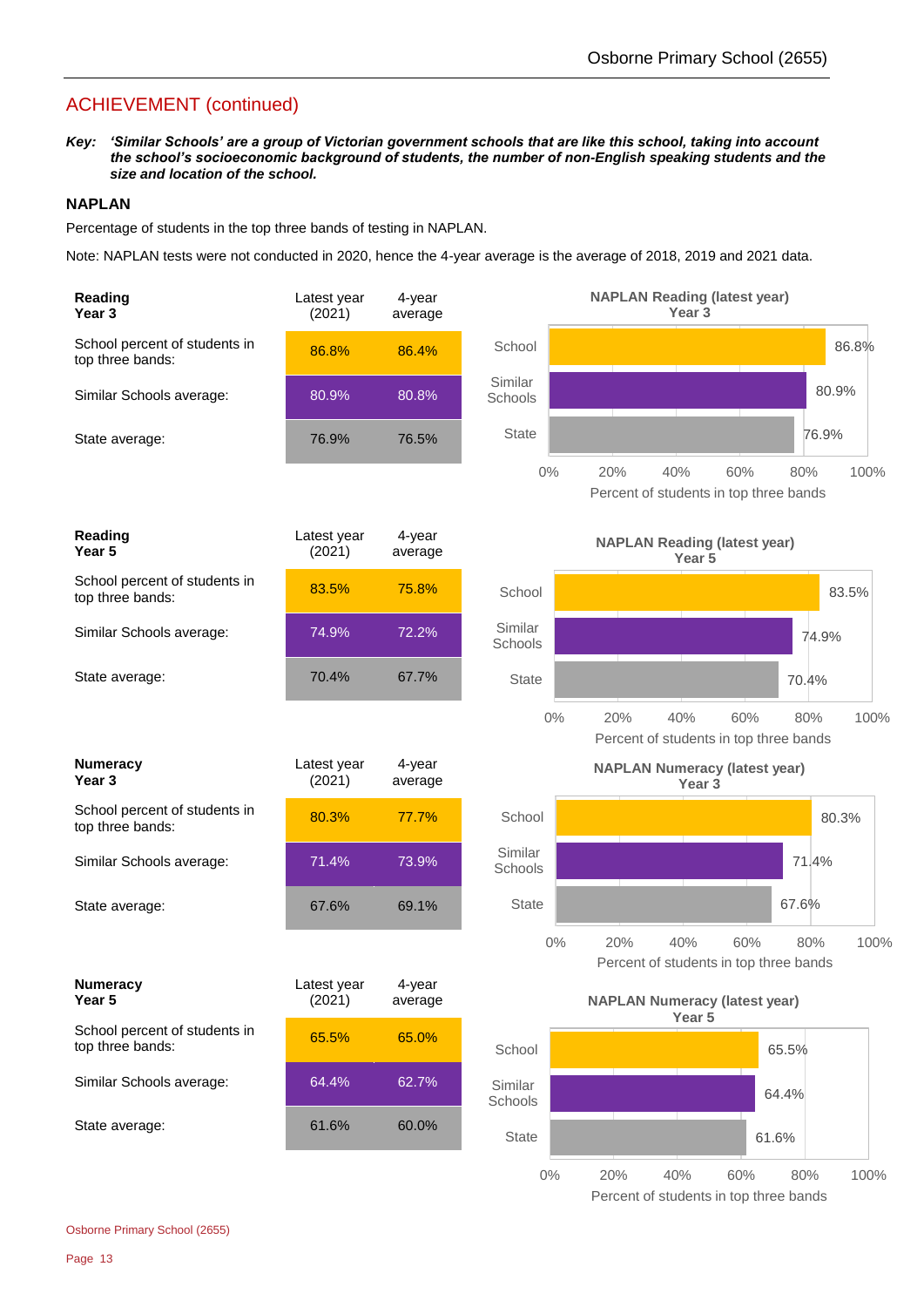## ACHIEVEMENT (continued)

#### **NAPLAN Learning Gain**

NAPLAN learning gain is determined by comparing a student's current year result relative to the results of all 'similar' Victorian students (i.e., students in all sectors in the same year level who had the same score two years prior). If the current year result is in the top 25 percent, their gain level is categorised as 'High'; middle 50 percent is 'Medium'; bottom 25 percent is 'Low'.

#### **Learning Gain Year 3 (2019) to Year 5 (2021)**

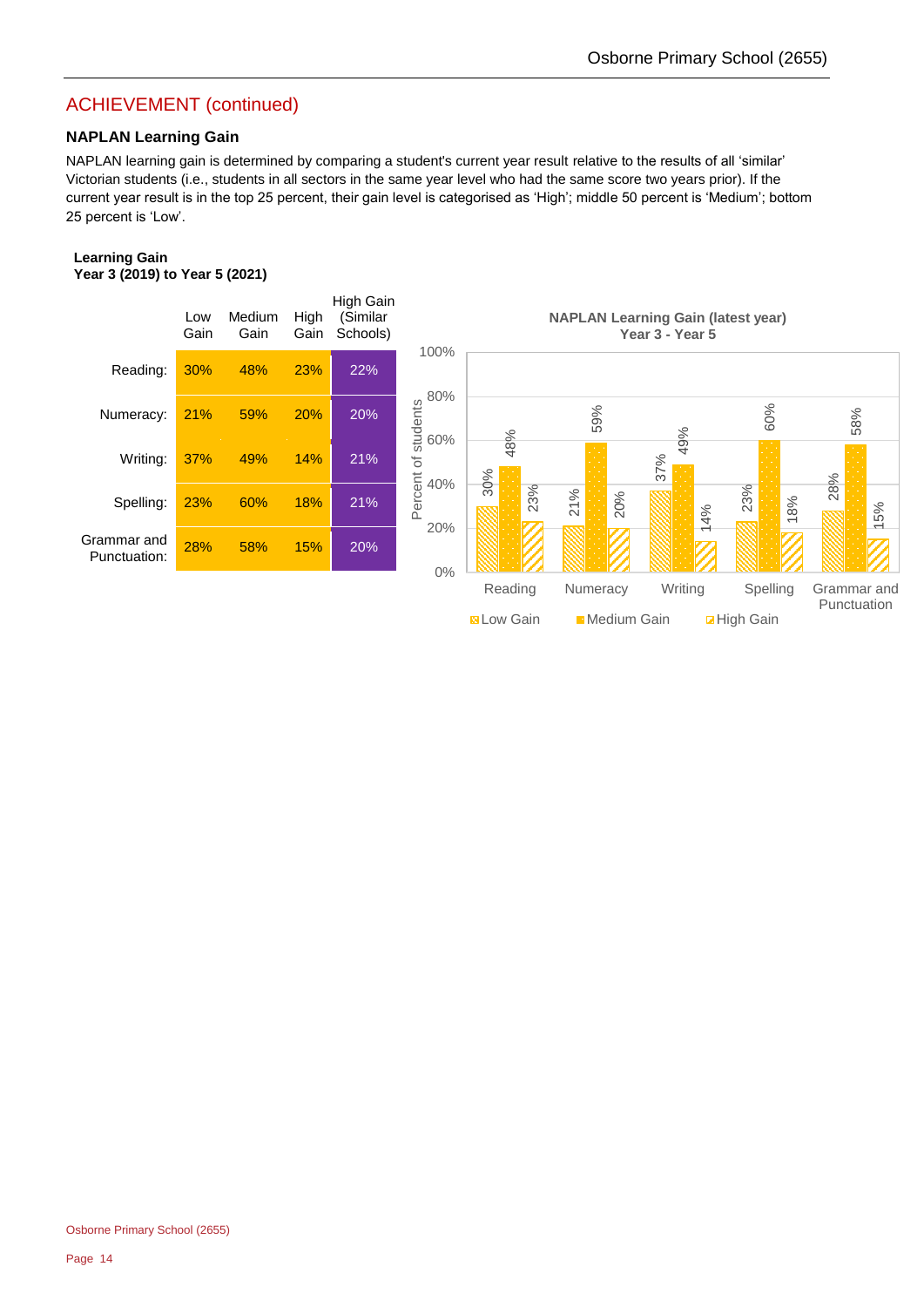## ENGAGEMENT

*Key: 'Similar Schools' are a group of Victorian government schools that are like this school, taking into account the school's socioeconomic background of students, the number of non-English speaking students and the size and location of the school.*

#### **Average Number of Student Absence Days**

Absence from school can impact on students' learning. Common reasons for non-attendance include illness and extended family holidays. Absence and attendance data in 2020 and 2021 may have been influenced by COVID-19.



## **year)**

| Jean I                                      |      |                   |        |        |        |        |        |
|---------------------------------------------|------|-------------------|--------|--------|--------|--------|--------|
|                                             | Prep | Year <sup>1</sup> | Year 2 | Year 3 | Year 4 | Year 5 | Year 6 |
| Attendance Rate by year level<br>$(2021)$ : | 95%  | 95%               | 93%    | 94%    | 94%    | 94%    | 92%    |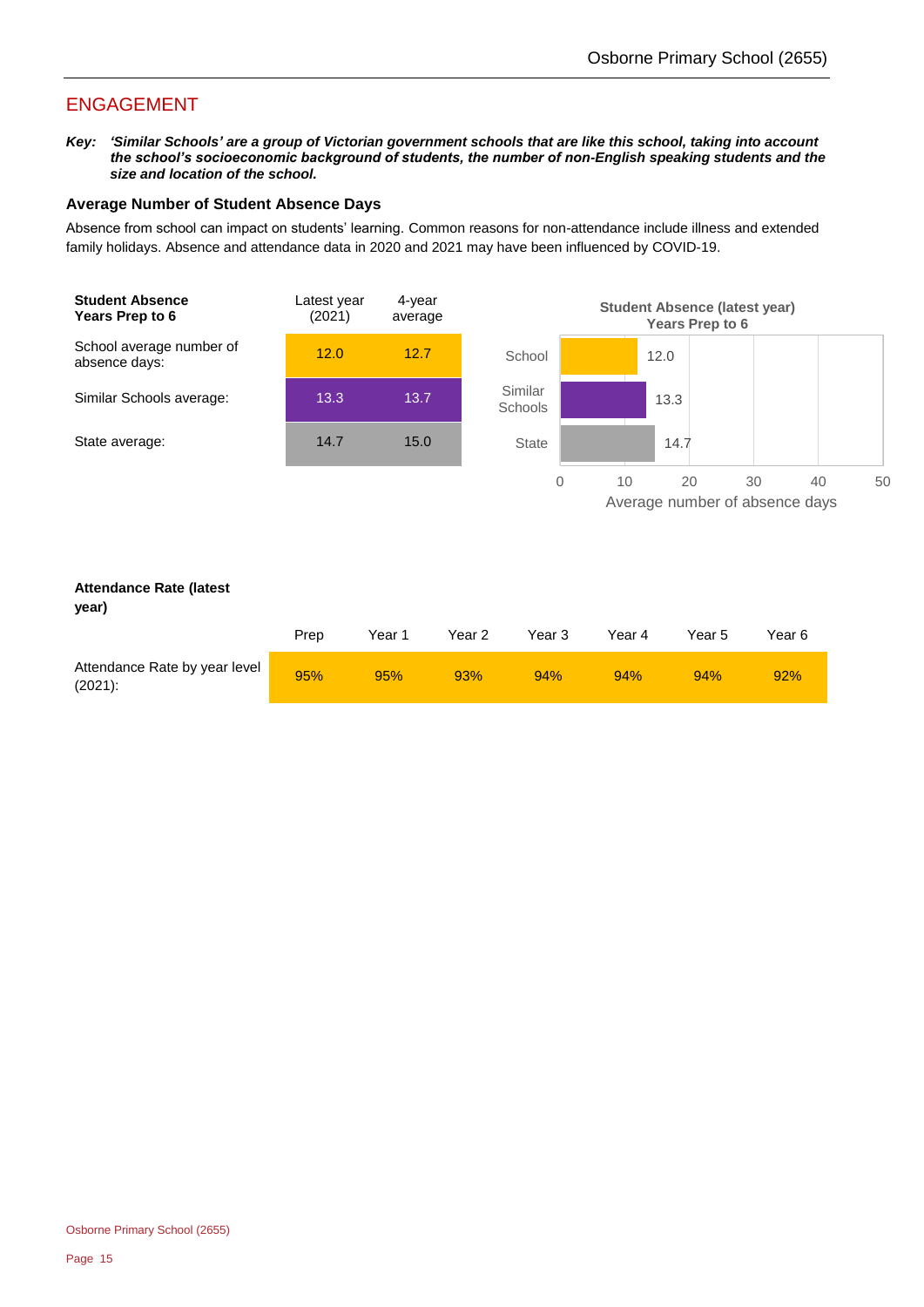## WELLBEING

*Key: 'Similar Schools' are a group of Victorian government schools that are like this school, taking into account the school's socioeconomic background of students, the number of non-English speaking students and the size and location of the school.*

#### **Student Attitudes to School – Sense of Connectedness**

The percent endorsement on Sense of Connectedness factor, as reported in the Attitudes to School Survey completed annually by Victorian government school students, indicates the percent of positive responses (agree or strongly agree).



*Due to lower participation rates, differences in the timing of the survey/length of survey period and the general impact of Covid19 across 2020 and 2021, data are often not comparable with previous years or within similar school groups. Care should be taken when interpreting these results.*



### **Student Attitudes to School – Management of Bullying**

The percent endorsement on Management of Bullying factor, as reported in the Attitudes to School Survey completed annually by Victorian government school students, indicates the percent of positive responses (agree or strongly agree).



*Due to lower participation rates, differences in the timing of the survey/length of survey period and the general impact of Covid19 across 2020 and 2021, data are often not comparable with previous years or within similar school groups. Care should be taken when interpreting these results.*

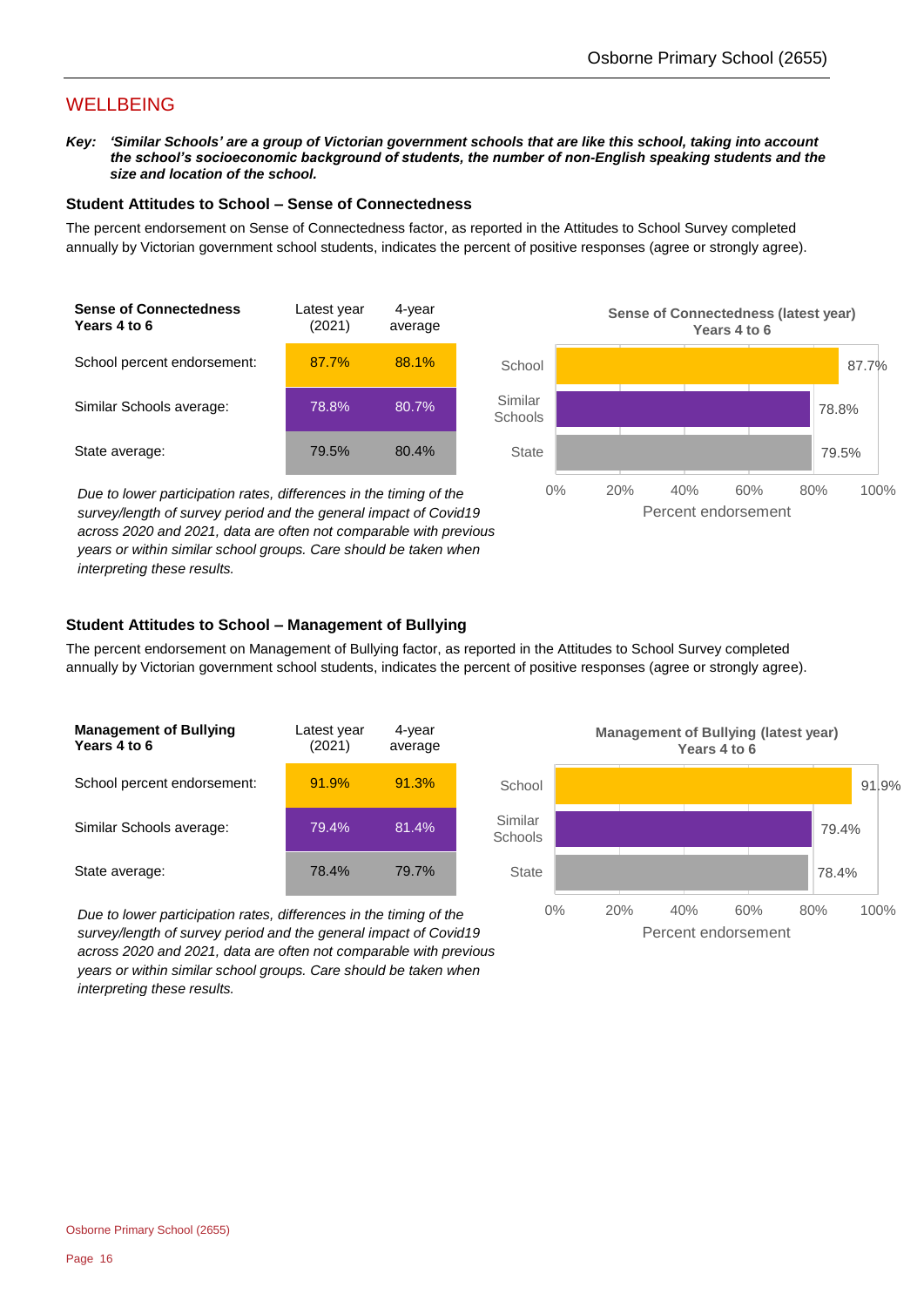## **Financial Performance and Position**

## FINANCIAL PERFORMANCE - OPERATING STATEMENT SUMMARY FOR THE YEAR ENDING 31 DECEMBER, 2021

| <b>Revenue</b>                  | <b>Actual</b> |
|---------------------------------|---------------|
| <b>Student Resource Package</b> | \$5,197,984   |
| Government Provided DET Grants  | \$455,481     |
| Government Grants Commonwealth  | \$220,320     |
| Government Grants State         | \$0           |
| Revenue Other                   | \$5,328       |
| <b>Locally Raised Funds</b>     | \$478,771     |
| <b>Capital Grants</b>           | \$0           |
| <b>Total Operating Revenue</b>  | \$6,357,884   |

| Equity <sup>1</sup>                                 | <b>Actual</b> |
|-----------------------------------------------------|---------------|
| Equity (Social Disadvantage)                        | \$61,323      |
| Equity (Catch Up)                                   | \$0           |
| <b>Transition Funding</b>                           | \$0           |
| Equity (Social Disadvantage - Extraordinary Growth) | \$0           |
| <b>Equity Total</b>                                 | \$61,323      |

| <b>Expenditure</b>                    | <b>Actual</b> |
|---------------------------------------|---------------|
| Student Resource Package <sup>2</sup> | \$5,289,048   |
| Adjustments                           | \$0           |
| <b>Books &amp; Publications</b>       | \$6,716       |
| Camps/Excursions/Activities           | \$109,345     |
| <b>Communication Costs</b>            | \$6,383       |
| Consumables                           | \$176,307     |
| Miscellaneous Expense <sup>3</sup>    | \$44,823      |
| <b>Professional Development</b>       | \$26,167      |
| Equipment/Maintenance/Hire            | \$148,127     |
| <b>Property Services</b>              | \$214,789     |
| Salaries & Allowances <sup>4</sup>    | \$272,568     |
| <b>Support Services</b>               | \$74,148      |
| Trading & Fundraising                 | \$32,822      |
| Motor Vehicle Expenses                | \$0           |
| Travel & Subsistence                  | \$0           |
| <b>Utilities</b>                      | \$54,525      |
| <b>Total Operating Expenditure</b>    | \$6,455,769   |
| <b>Net Operating Surplus/-Deficit</b> | (\$97,885)    |
| <b>Asset Acquisitions</b>             | \$293,204     |

- (1) The equity funding reported above is a subset of the overall revenue reported by the school.
- (2) Student Resource Package Expenditure figures are as of 24 Feb 2022 and are subject to change during the reconciliation process.
- (3) Miscellaneous Expenses include bank charges, administration expenses, insurance and taxation charges.
- (4) Salaries and Allowances refers to school-level payroll.